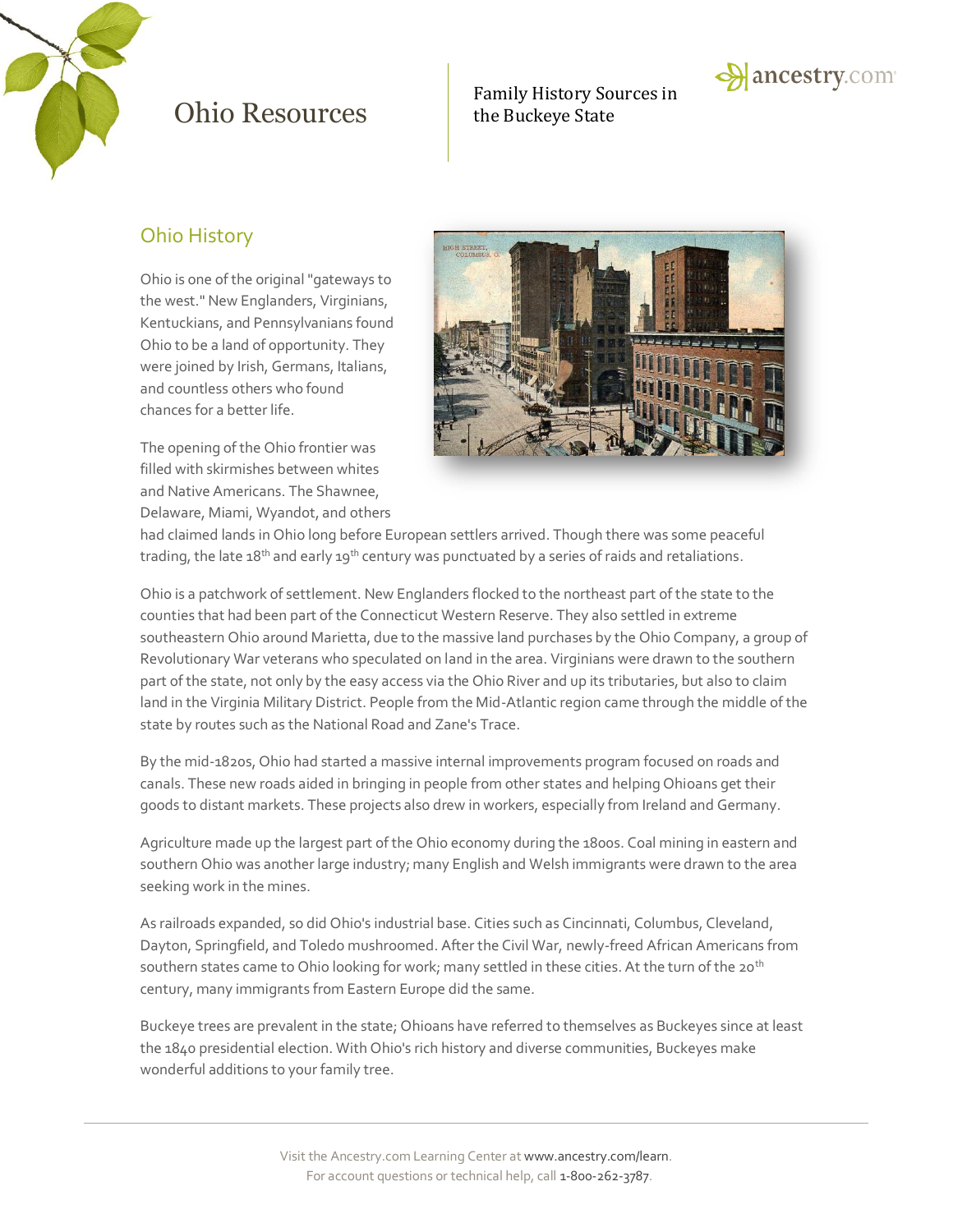

# Family History Sources in



### Ohio Censuses

Most of the 1810 federal census for Ohio has been lost; only the schedule for Washington County survives.

The remaining fragment of the 1890 federal census includes part of Hamilton County. Also, Ohio is included in the surviving portion of the 1890 Special Schedule of Union Veterans and Widows.

The 1870 mortality schedule for Ohio has been lost. Other mortality schedules are missing some counties. Adams through Guernsey counties are missing in 1850 and Green through Wyandot counties are missing in 1880.

Ohio took no state censuses.

#### **Related Censuses Available on Ancestry.com:**

- [Selected U.S. Federal Census Non-Population Schedules, 1850-](http://search.ancestry.com/search/db.aspx?dbid=1276) [1880](http://search.ancestry.com/search/db.aspx?dbid=1276) (includes the agriculture, industry, and social statistics schedule)
- U.S. Federal Census [1880 Schedules of Defective, Dependent,](http://search.ancestry.com/search/db.aspx?dbid=1634)  [and Delinquent Classes](http://search.ancestry.com/search/db.aspx?dbid=1634)
- [U.S. Federal Census Mortality Schedules, 1850-1885](http://search.ancestry.com/search/db.aspx?dbid=8756)

### Significant Dates (through 1970)

**1782** – In March, a militia out of Pennsylvania killed Christian Delaware Indians at the Moravian mission at Gnadenhutten. In June, Native

Americans captured Col. William Crawford, who was leading a raid in the Sandusky area; Crawford was burned at the stake.

**1785** – The Land Ordinance of 1785 established how the land in present-day Ohio would be surveyed and sold. The Seven Ranges in eastern Ohio became the first federal land survey.

**1787** – The Northwest Ordinance established the Northwest Territory, which included present-day Ohio, Michigan, Indiana, Illinois, Wisconsin, and part of Minnesota.

**1788** – Marietta, Ohio's first permanent white settlement, was founded.

**1790** – Josiah Harmar led a militia from Fort Washington (Cincinnati) against Native Americans in western Ohio. Harmar's forces were badly defeated. The action led to heightened tension between whites and Native Americans in the area.

| Population  |           |
|-------------|-----------|
| <b>1800</b> | 45,365    |
| 1810        | 230,760   |
| 1820        | 581,434   |
| 1830        | 937,903   |
| 1840        | 1,519,467 |
| 1850        | 1,980,329 |
| 1860        | 2,339,511 |
| 1870        | 2,665,260 |
| 1880        | 3,198,062 |
| 1890        | 3,672,329 |
| 1900        | 4,157,545 |
| 1910        | 4,767,121 |
| 1920        | 5,759,394 |
| 1930        | 6,646,697 |
| 1940        | 6,907,612 |
| 1950        | 7,946,627 |
| 1960        | 9,706,397 |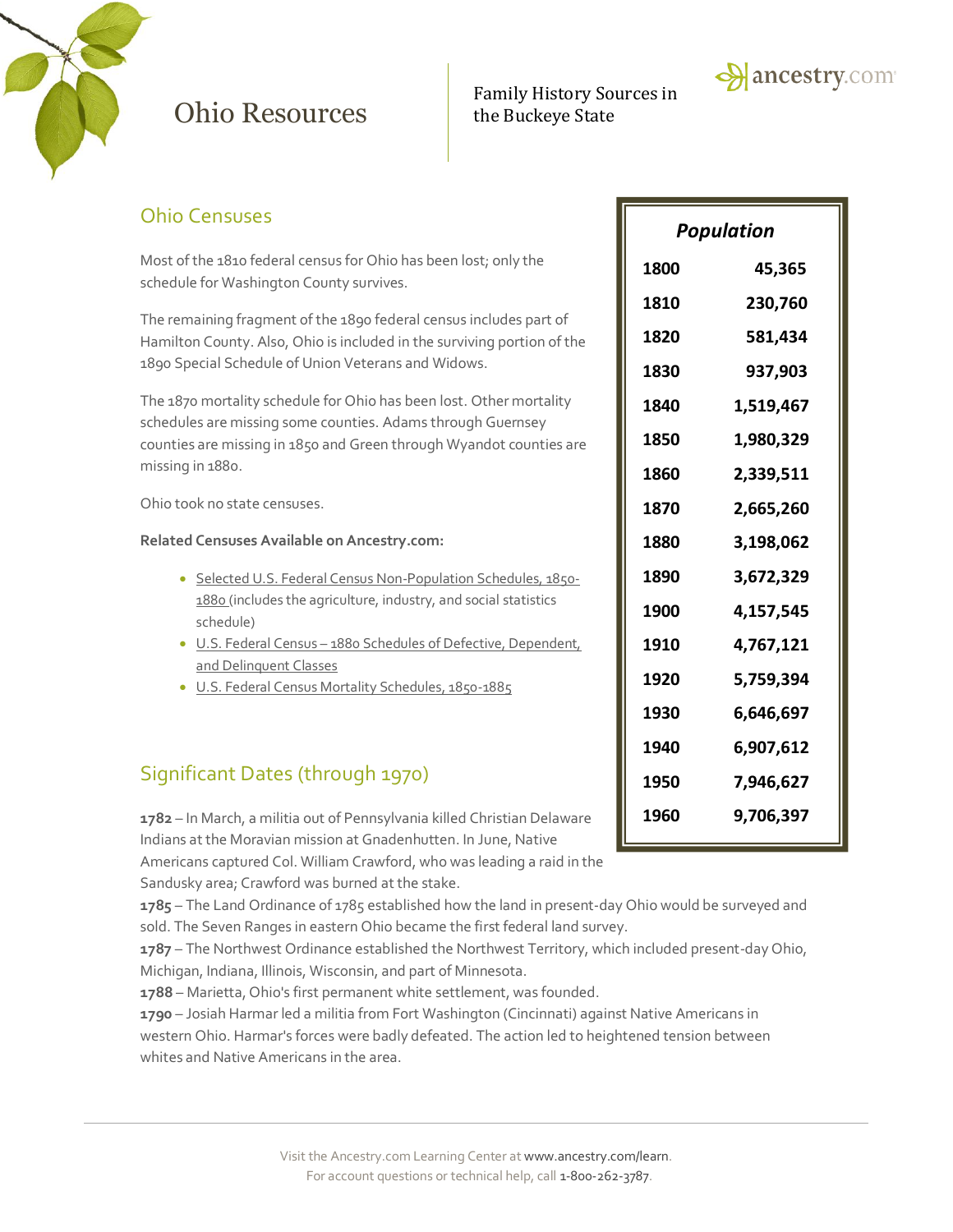

**1794** – Gen. "Mad" Anthony Wayne defeated Native Americans at the Battle of Fallen Timbers near present-day Toledo.

**1795** – The U.S. government and several tribes of Native Americans, including Delaware, Shawnee, Ottawa, and Miami, signed the Treaty of Greeneville. Native Americans agreed to cede their lands in roughly the southern two-thirds of Ohio. In return, whites were not to settle north of the treaty line. This provision was largely ignored.

**1803** – Ohio became the 17th state on 1 March; Chillicothe was the capital.

**1804** – Ohio University in Athens was founded, becoming the first university in the state.

**1804 and 1807** – The legislature passed the Black Laws or Black Codes, which required blacks living in the state to prove that they were not slaves and to provide two people offering surety for their good behavior.

**1810** – The capital moved to Zanesville.

**1812** – The capital moved back to Chillicothe. The state legislature decided that the capital should be more centrally located; Columbus is founded for this purpose.

**1813** – The American fleet, commanded by Oliver Hazard Perry, defeats the British in the Battle of Lake Erie.

**1816** – The state capital moved to Columbus.

**1818** – St. Joseph's in Somerset became the first Catholic church in Ohio.

**1825** – Work began on the Ohio portion of the National Road. This greatly aided in the migration of settlers from Pennsylvania, northern Virginia and Maryland. Work also began on the Ohio and Erie Canal, which would eventually aid transportation of goods and people from Lake Erie to the Ohio River.

**1829** – The Cincinnati Race Riot erupted as Irish immigrants, who felt threatened by free blacks competing for jobs, tried to destroy black neighborhoods.

**1833** – Oberlin College was founded, becoming the first college in the U.S. to admit both men and women. Oberlin was also one of the first colleges to admit African-Americans.

**1835-1836** – The state of Ohio and the Michigan Territory disputed their boundary. Though known as the Toledo War, no battles actually occurred. In the end, Ohio was granted the land in dispute (including the port at Toledo) and Michigan received the Upper Peninsula.

**1842** – The Wyandot, the last remaining Native American tribe in Ohio, ceded their remaining land in the state.

**1849** – Most of the Black Laws were repealed. However, blacks still could not vote or serve on juries.

**1849** – A cholera epidemic in Cincinnati killed 8,000 people. Cholera hit other portions of the state as well, including Columbus.

**1851** – Ohio enacted a new state constitution, which enabled voters to elect the governor, judges and other officials. District courts were added. It also changed the eligibility to vote to white men who had lived in the state for at least one year.

**1851** – Construction began on the Cincinnati, Hamilton and Dayton Railroad. It was the first railroad in the state whose primary purpose was to transport passengers rather than freight.

**1861-1865** – Ohio contributed more than 300,000 men to the Union forces; this number was surpassed only by New York and Pennsylvania. In addition, Generals Grant, Sherman, and Sheridan were all from Ohio.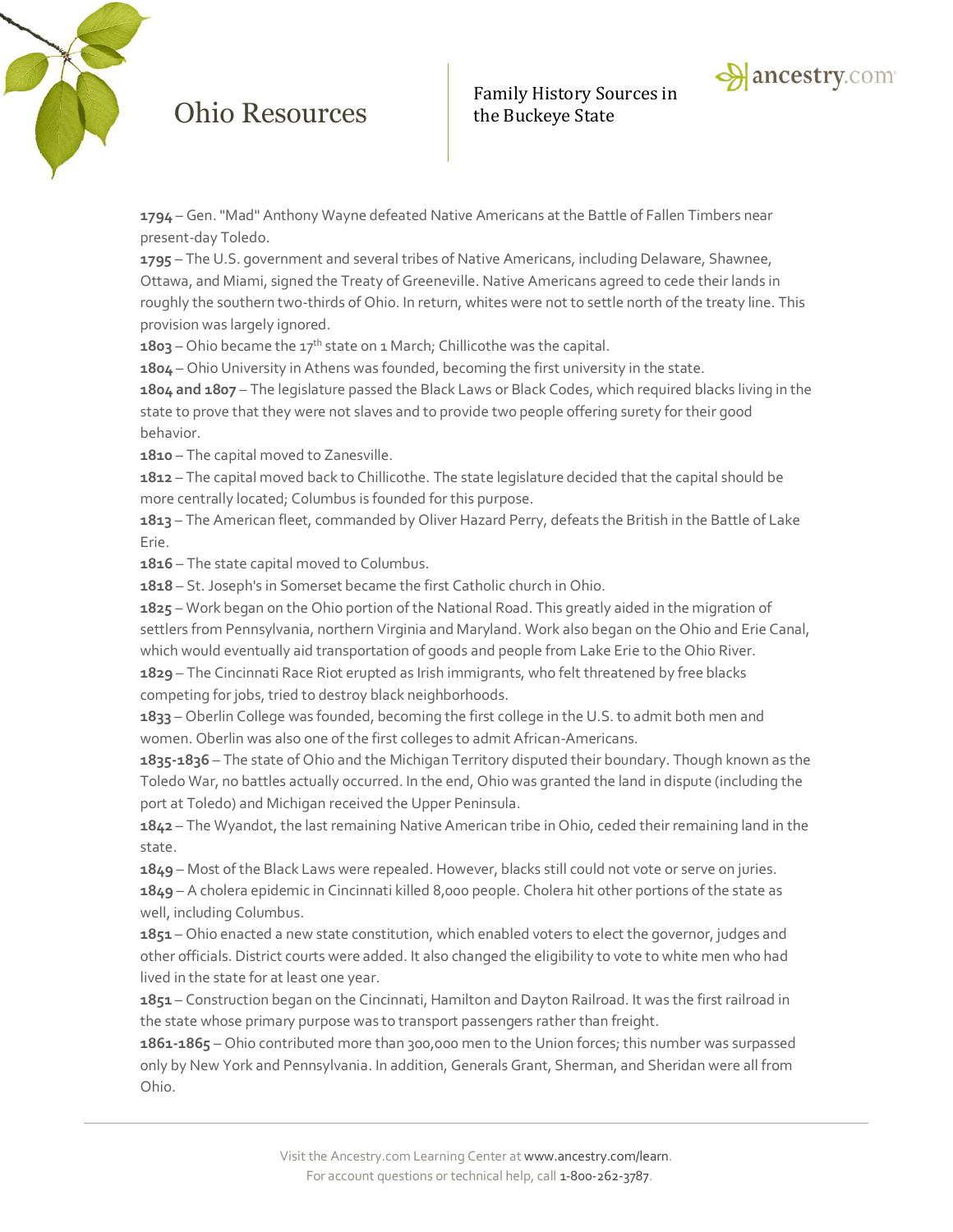

**1863** – Confederate General John Hunt Morgan swept through southern Indiana and southern Ohio. The Battle of Buffington Island became the only Civil War battle fought on Ohio soil.

**1867** – Birth and death records started being recorded in county Probate Courts.

**1870** – Ohio Agricultural and Mechanical College was founded. It was later renamed The Ohio State University.

**1913** – Storms swept across the Midwest. The Flood of 1913 devastated many towns in Ohio, including Columbus, Dayton and Marietta. Over 400 people in Ohio died.

**1930** – The Ohio Penitentiary Fire killed more than 320 people, most of them inmates.

**1970** – Ohio National Guard members killed four students at Kent State University.

### Ohio Vital Records

Civil birth and death records began to be recorded at the county level in 1867. These are recorded in the Probate Court of the county where the birth or death occurred. Note: most death records in this time period do not list the names of the parents. Statewide registration of births and deaths began in December 1908. Civil marriage records begin with the creation of the county. They are recorded in the Probate Court of the county where the license was obtained, though many early marriages performed by circuit riders were recorded in whatever county the minister decided to record them.

#### **Ohio Vital Records on Ancestry.com**

- [Ohio, Birth Index, 1908-1964](http://search.ancestry.com/search/db.aspx?dbid=3146)
- [Ohio, Births and Christening Index, 1800-1962](http://search.ancestry.com/search/db.aspx?dbid=2541)
- [Ohio, Deaths, 1908-1932, 1938-2007](http://search.ancestry.com/search/db.aspx?dbid=5763)
- [Ohio Marriage Index, 1970, 1972-2007](http://search.ancestry.com/search/db.aspx?dbid=2025)
- [Web: Ohio, Find A Grave Index, 1787-2012](http://search.ancestry.com/search/db.aspx?dbid=70559)

#### Other State Resources

- [Ohio Historical Society](http://ohiohistory.org/)
	- o [Collections and Archives](http://ohiohistory.org/collections--archives)
	- o [Ohio History Central](http://www.ohiohistorycentral.org/) (online encyclopedia of Ohio history)
	- o [Ohio Memory](http://ohiomemory.org/)
- [Ohio Genealogical Society](http://ogs.org/)
	- o [Chapters of OGS](http://ogs.org/chapters/index.php)
- [Columbus Metropolitan Library: Local History & Genealogy](http://www.columbuslibrary.org/research/local-history-genealogy)
- [Public Library of Cincinnati and Hamilton County: Genealogy and Local History Department](http://www.cincinnatilibrary.org/main/genlocal.html)
- [Rutherford B. Hayes Presidential Center](http://www.rbhayes.org/hayes/)
- [Western Reserve Historical Society](http://www.wrhs.org/)
- [OHGenWeb](http://www.ohgenweb.org/)
- *[The Official Ohio Lands Book](https://ohioauditor.gov/publications/OhioLandsBook.pdf)* by George W. Knepper. This free PDF from the Ohio Auditor of State is an invaluable guide to understanding Ohio's many land surveys.